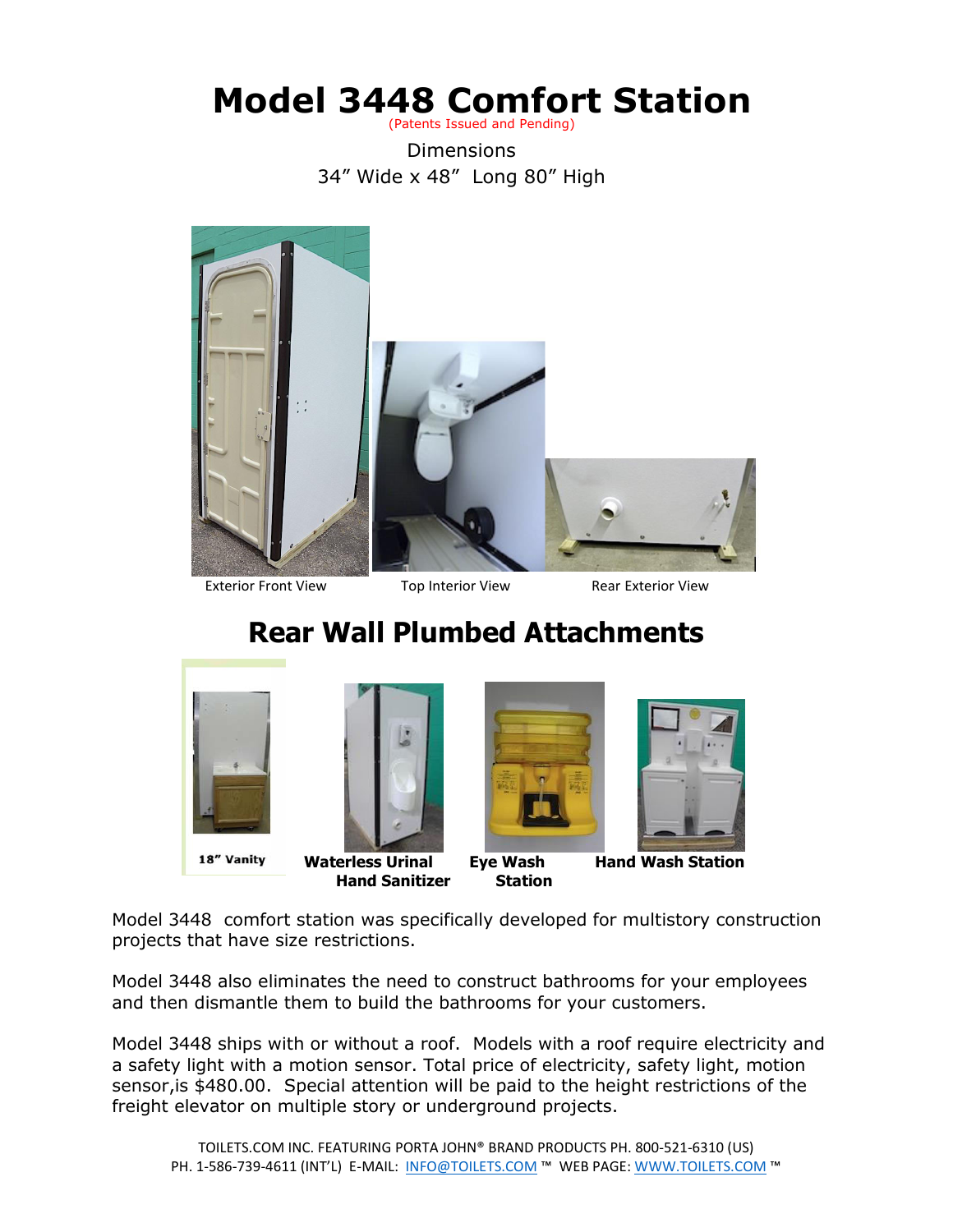## **Standard Features**

Ceramic Toilet and Sink Combination – 9" Toilet Tissue Dispenser **–** Paper Towel Dispenser – Mirror – Waste Basket – Supply of Consumables – Heavy Duty Door With Indicator Usage Lock - Aluminum Corners – ½" Fluted FRP Sheet Pebbled on Both Sides and Graffiti Resistant – Treated Wood Runners – Treated Plywood Floor – Coin Vinyl Flooring – Mobility Via a Pallet Jack –

Foaming Hand Soap Dispenser – Aluminum Door Jamb – Stainless Steel Door Hinges

\*\*\*\*\*\*\*\*\*\*\*\*

The Model 3448 is manufactured to be used on multiple projects with minimal maintenance required.



Multiple Model 3448 Views Walls can be used

for Signage

### **Options:**

Model 3448 ships with or without a roof. Model 3448 with a roof requires electricity and a safety light with a motion sensor. Total price of electricity, safety light, motion sensor, smoke detector is \$480.00. Special attention will be paid to the height restrictions of the freight elevator on multiple story or underground projects.

Please feel free to contact me (Earl Braxton 800-521-6310 {US] 586-739-4611 {Int'l})with your questions. You can E-mail me at [info@toilets.com](mailto:info@toilets.com)